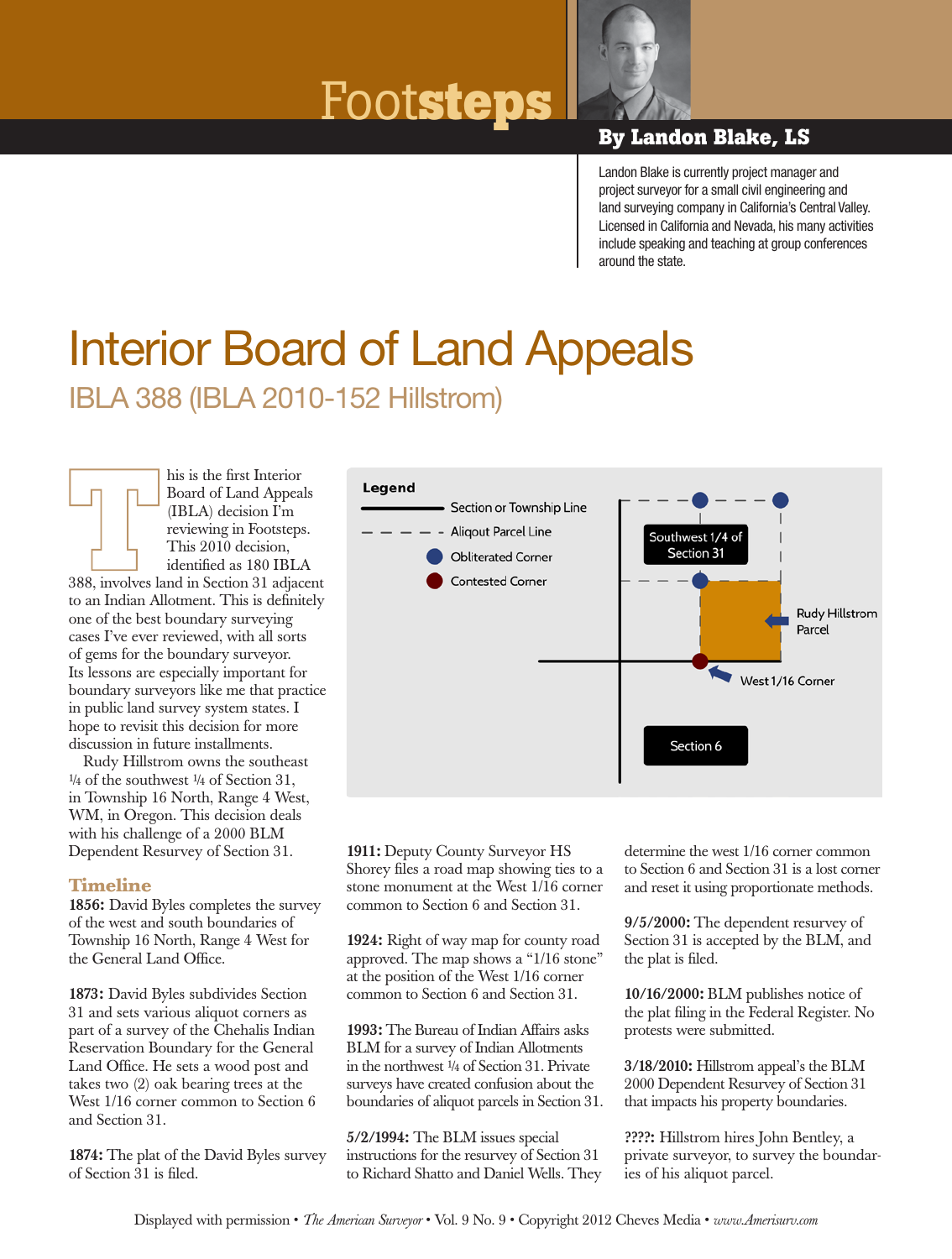1/23/2008: John Bentley sends the first of multiple letters to the BLM challenging elements of the 2000 Dependent Resurvey.

1/31/2008: The BLM responds to John Bentley's letter, indicating that further investigation of his claims are needed. The BLM proceeds to conduct additional research and work.

7/29/2008: The BLM issues a memo accepting the center  $\frac{1}{4}$  corner, center west 1/16 corner, and the southwest 1/16 corner as obliterated, not lost, based on evidence presented by John Bentley and its own additional investigation prompted by John Bentley's letter. This is a partial revision of the status of these corners shown on the 2000 Dependent Resurvey.

2009: John Bentley sets a monument at his position for the west 1/16 corner common to Section 6 and Section 31 based on ties in the County Road Survey of 1911. His corner is approximately 40' south and 155' east of the monument set for the same corner on the 2000 Dependent Resurvey by the BLM.

1/22/2010: John Bentley sends a letter to the BLM objecting to the 2000 BLM determination that the west 1/16 corner common to Section 6 and Section 31 was lost.

3/10/2010: BLM sends John Bentley a letter refusing to reject the 2000 Dependent Resurvey position for the west 1/16 corner common to Section 6 and Section 31.

3/18/2010: Rudy Hillstrom protests BLM's response to John Bentley.

4/30/2010: BLM denies Rudy Hillstrom's protest.

### **Rudy Hillstrom's Claims**

With the timeline laid down, we can turn our attention to the claims made by Rudy Hillstrom. His claims focus on the rejection of the BLM's determination that the west 1/16 corner common to Section 6 and Section 31 was a lost corner. Here is a list of the claims Rudy Hillstrom's lays out as part of his argument:

■ The BLM failed to follow the 1973 Manual of Surveying

Instructions by improperly evaluating collateral evidence.

- The BLM's failure to locate and consider private and county survey records recovered by John Bentley showed the BLM didn't perform adequate research as part of its survey.
- The BLM didn't consider valuable personal testimony that could be used to establish the west 1/16 corner common to Section 6 and Section 31.
- The BLM didn't give sufficient weight to the identification of the fence line as the south line of Section 31.
- The BLM 2000 Dependent Resurvey overturns long accepted property corners and lines, violating Rudy Hillstrom's bona fide rights.
- The BLM should accept previous surveyor's ties to the stone monument as indirect evidence of the original corner location.
- The position of the stone monument matches an accepted monument to the east better than the BLM monument for the west 1/16 corner common to Section 6 and Section 31. The stone monument is also supported by ample collaborative evidence (like fences), while the BLM monument is not.

#### **A Moment for Reflection**

Before we discuss the final IBLA decision in this dispute, I thought it would be helpful to reflect for a moment on the situation being discussed. I specifically want us to consider this dispute from the

the stone monument as the west 1/16 corner common to Section 6 and Section 31. Some of these records included official surveys of government entities, like the County Surveyor.

- 2. There was a very old fence present along the South line of Section 31 established using the stone monument.
- 3. A proportioned position for the west 1/16 corner common to Section 6 and Section 31 resulted in the South line of Section 31 running through two (2) existing barns and a house.

Given those facts, what would you have done if you had been hired by Rudy Hillstrom? I certainly would've accepted the stone monument as the location of the west 1/16 corner common to Section 6 and Section 31. I certainly wouldn't have chosen to proportion, ignoring an old fence, and creating structure encroachments.

I would've been wrong. Let's find out why.

### **The IBLA Decision**

The IBLA ruled the 2000 BLM Dependent Resurvey would stand in this case, and it refused to reject the position of the west 1/16 corner common to Section 6 and Section 31 established by the BLM using proportioning. It explained its decision, and addressed the claims by Rudy Hillstrom, in several parts:

"I certainly wouldn't have chosen to proportion, ignoring and old fence, and create structure encroachments. I would've been wrong."

perspective of John Bentley, the private surveyor hired by Rudy Hillstrom. I believe this is important, because before I read this decision, I would have followed the same course of action as John Bentley, and the IBLA would have ruled against me. Put yourself in John Bentley's shoes (or footsteps) and chew on the following facts:

- 1. The BLM did not consider all of the record documents identifying
- 1. The 2000 BLM survey position for the west 1/16 corner common to Section 6 and Section 31 was a better fit with the information in the 1873 field notes than the stone monument.
- 2. Section 5-9 of the 1973 BLM Manual of Surveying Instructions requires that collateral evidence of a corner *continued on page 55*